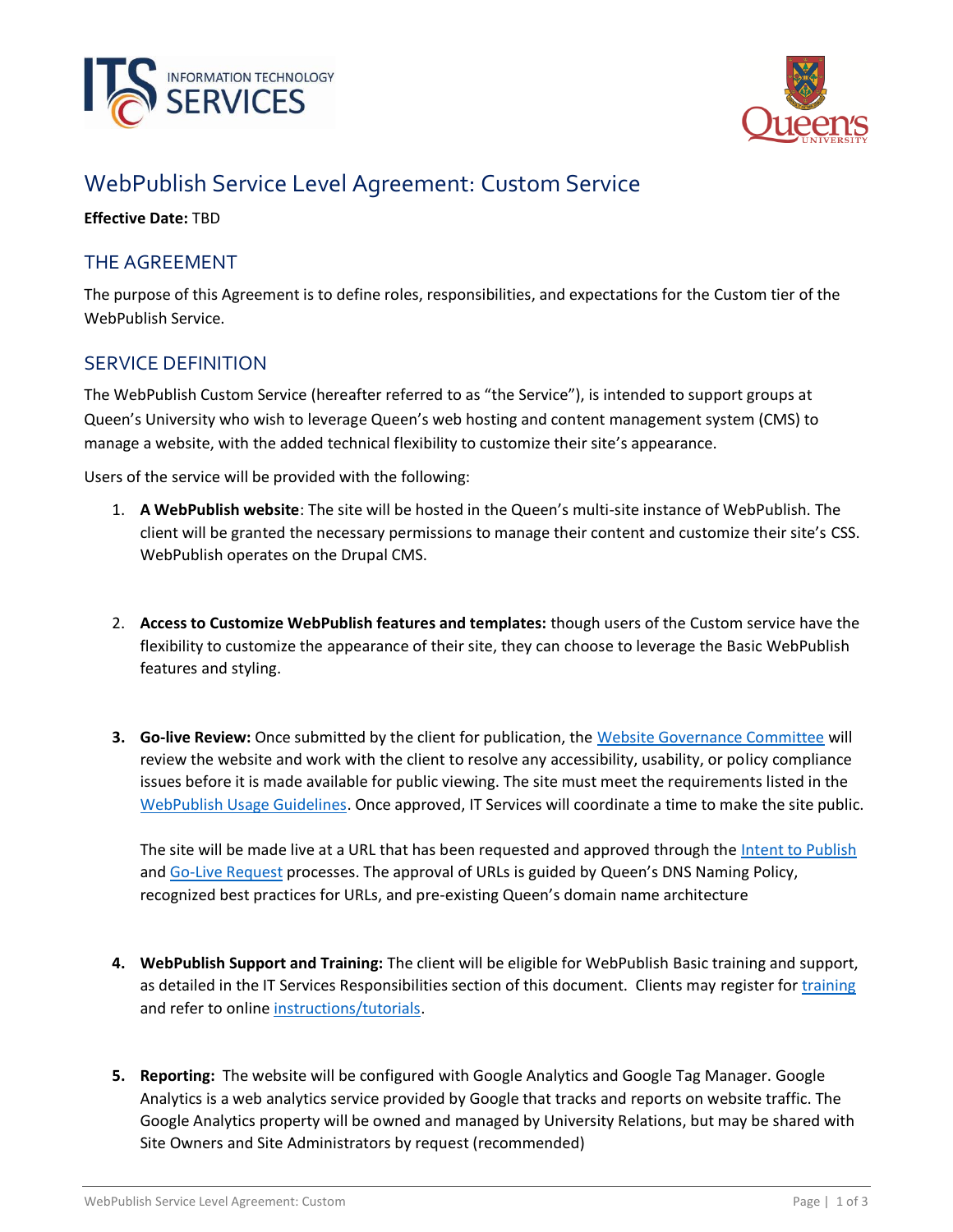Site owners/administrators may also request that other analytics code be added to the site.

An account will also be created for the site in Siteimprove, a web governance software that can be used to manage quality assurance and accessibility compliance. Site Owners/Administrators can access the site's Siteimprove reporting by submitting a [Siteimprove request form](https://queensu.service-now.com/esm/?id=sc_cat_item&sys_id=ce07c1451b3704d0f437a9fbbc4bcb8c) (recommended)

**6. Upgrades and Patches:** IT Services will lead major upgrades to the system and apply security patches to modules supported as part of the core service. When feasible, users will have an opportunity to test the changes before they are applied to the site in production.

#### **FEES**

There are no fees associated with the Service.

## ACCESS TO SYSTEM

The client can access the authoring environment to manage their content at https://wp3.its.queensu.ca/<pubID>/, using their Queen's NetID and password. The authoring environment can also be accessed off campus.

#### SERVICE AVAILABILITY

The targeted availability of the Service is twenty-four hours a day, seven days a week. Users should expect occasional but infrequent service interruptions or slowdowns, both planned and unplanned. Where it is necessary to schedule system maintenance that necessitates a service outage, IT Services will do this outside of regular business hours (Monday to Friday 8:30 – 4:30 pm) whenever possible. Site Owners will be notified of the scheduled maintenance in advance of the outage.

#### SUPPORT REQUESTS

Support requests can be submitted using the IT Services Help Form, available at: [https://queensu.service](https://queensu.service-now.com/esm/)[now.com/esm/.](https://queensu.service-now.com/esm/)

#### **RESPONSIBILITIES**

#### Client Responsibilities

- Clients will:
	- 1. ensure that they have resources with the necessary required skills available to support the site. See the [Getting Started with Custom](https://queensu.ca/webpublish/getting-started-custom) tutorial to learn more.
	- 2. be responsible for creating, troubleshooting, and maintaining any customizations to their site
	- 3. use the IT Services [Service Portal](https://queensu.service-now.com/esm/) to seek help for issues related to non-customized components of WebPublish.
	- 4. be responsible for the content on their site and ensure that it adheres to the WebPublish Usage **[Guidelines](https://queensu.ca/webpublish/about/usage-guidelines)**
	- 5. promptly inform IT Services when they no longer require the Service.
	- 6. test changes in the assigned preview environment and adapt customizations when necessary, prior to planned maintenance, as communicated by IT Services
	- 7. NOT have direct access to the site's theme files; customizations must be applied using the Custom CSS feature.